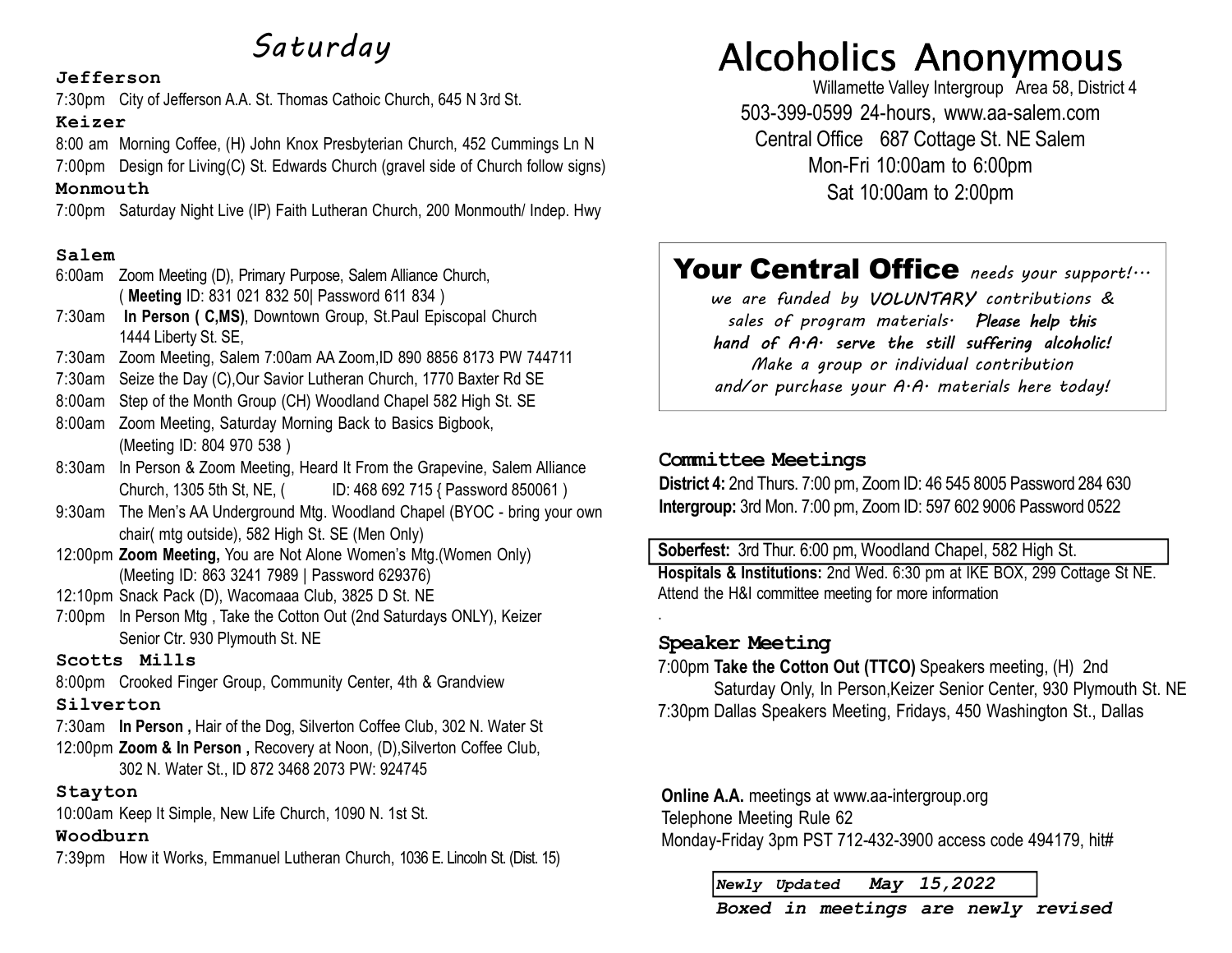### Oficina Intergrupa Hispana de Salem

2495 Lancaster Dr NE Salem Or 503.899.2652 Alanon 503/370-7363, www.oregonal-anon.org SOS Club (H) 1797 Center St. NE 503/399-0792 Welcomaaa Club 3825 D St. NE 503/363-6173 Disclaimer: Information about clubs and Al-Anon is listed as a service to the fellowship. In accordance with the 5th Tradition, A.A. is not affiliated with any outside entity.

| Meeting codes: |                                       | All Meetings are (O) Open unless noted |
|----------------|---------------------------------------|----------------------------------------|
|                | M-F- Mon. thru Fri. G/L - gay/lesbian | SI - sign language interpreted         |

H - handicap access

C - closed CC - childcare CF - child friendly D - daily

M - men only MS - Mon. thru Sat. W - women only IP - In Person Sunday

SS - Spanish speaking

#### Aumsville

600pm In Person/zoom,Rebellion Dogs,Bethel Baptist Church 645 Cleveland St. (Zoom Meeting ID: 310 714 0848 { Password 950 453 )

#### Keizer

- 8:00am In Person, Big Book Study Keizer Senior Center, 930 Plymouth St. NE
- 9:30am In Persom, Open Discussion Keizer Senior Center, 930 Plymouth St. NE

#### Monmouth

7:00pm Big Book Study (IP) Faith Lutheran Church, 200 Monmouth/Ind. Hwy

### Mount Angel

7:00pm Mt. Angel Grp. 12 &12 mtg., Mt. Angel Abby, in Guest House

#### Salem

- 6:00am Zoom Meeting (D), Primary Purpose, Salem Alliance Church, ( Meeting ID: 813 021 832 50| Password 611 834 )
- 8:30am Zoom & IN Person,2nd Chance, Scotish Rite, 4090 CommercialSt S (Meeting ID: 907 956 6915{ Password sunday)
- 12:00pm Zoom Meeting, You are Not Alone Women's Mtg.(Women Only) (Meeting ID: 863 3241 7989 | Password 629376)
- 12:10pm Snack Pack (D), Welcomaaa Club, 3825 D St. NE
- 1:30pm Zoom, Advenures in the 12 Traditions, ID:569 174 5380 { PW 466623 )
- 7:30pm Styx & Stones,Welcomaaa Club, 3825 D St. NE

# Silverton

12:00pm Zoom & In Person, Recovery at Noon, (D), Silverton Coffee Club, 302 N. Water St.,ID 872 3468 2073 PW: 924745

# Friday

### Dallas

6:00pm Friday Night Meeting (IP) Salt Creek Baptist Church 15075 Salt Creek Rd. 7:30pm Dallas Speaker Meeting (IP) 450 Washington St.

### Keizer

7:00pm Friday Night WeCovery, True Nazarene Church, 4855 Bailey Rd 9:00pm Zoom Meeting, CANDLELIGHT AA, ID:853 2564 8040 { PW ODA

#### Mill City

6:00pm Mill City Grp, (O), Santiam Com Center 280 NE Santiam Blvd

### Salem

- 6:00am In Person (M-F), Primary Purpose, Big Book Study, Salem Alliance Church Annex 1305 5th St. NE
- 6:00am Zoom Meeting (D), Primary Purpose , Salem Alliance Church, ( Meeting ID: 831 021 832 50| Password 611 834 )
- 7:00am In Person ( C,MS), Downtown Group, St.Paul Episcopal Church 1444 Liberty St. SE,
- 7;00am Zoom Meeting, Salem 7:00am AA Zoom,,ID 890 8856 8173 PW 744711
- 12:00pm Daily Reprieve, Woodland Chapel, 582 High St.SE
- 12:00pm Zoom Meeting, You are Not Alone Women's Mtg.(Women Only) (Meeting ID: 863 3241 7989 | Password 629376)
- 12:00pm Zoom Meeting, Women's Topic Zoom Meeting (Women Only), (Meeting ID: 862 0216 8013 { Password 951724 )
- 12:10pm Snack Pack (D), Welcomaaa Club, 3825 D St. NE
- 5:30pm Way Home Group (B) 1st Christian Church, 685 Marion St. NE
- 7:00pm Group One, SOS Club (H), 1797 Center St. NE
- 7:30pm Living Sober Beginners Mtg, St. Paul Episcopal Church 1444 Liberty St. SE

#### Silverton

12:00pm Zoom & In Person , Recovery at Noon, (D),Silverton Coffee Club, 302 N. Water St.,ID 872 3468 2073 PW: 924745

6:30pm Agnostic-Free Thinkers, Silverton Coffee Club, 302 N. Water St.

#### Stayton

7:00pm Rule 62, New Life Foursquare Church, 1090 N. 1st St.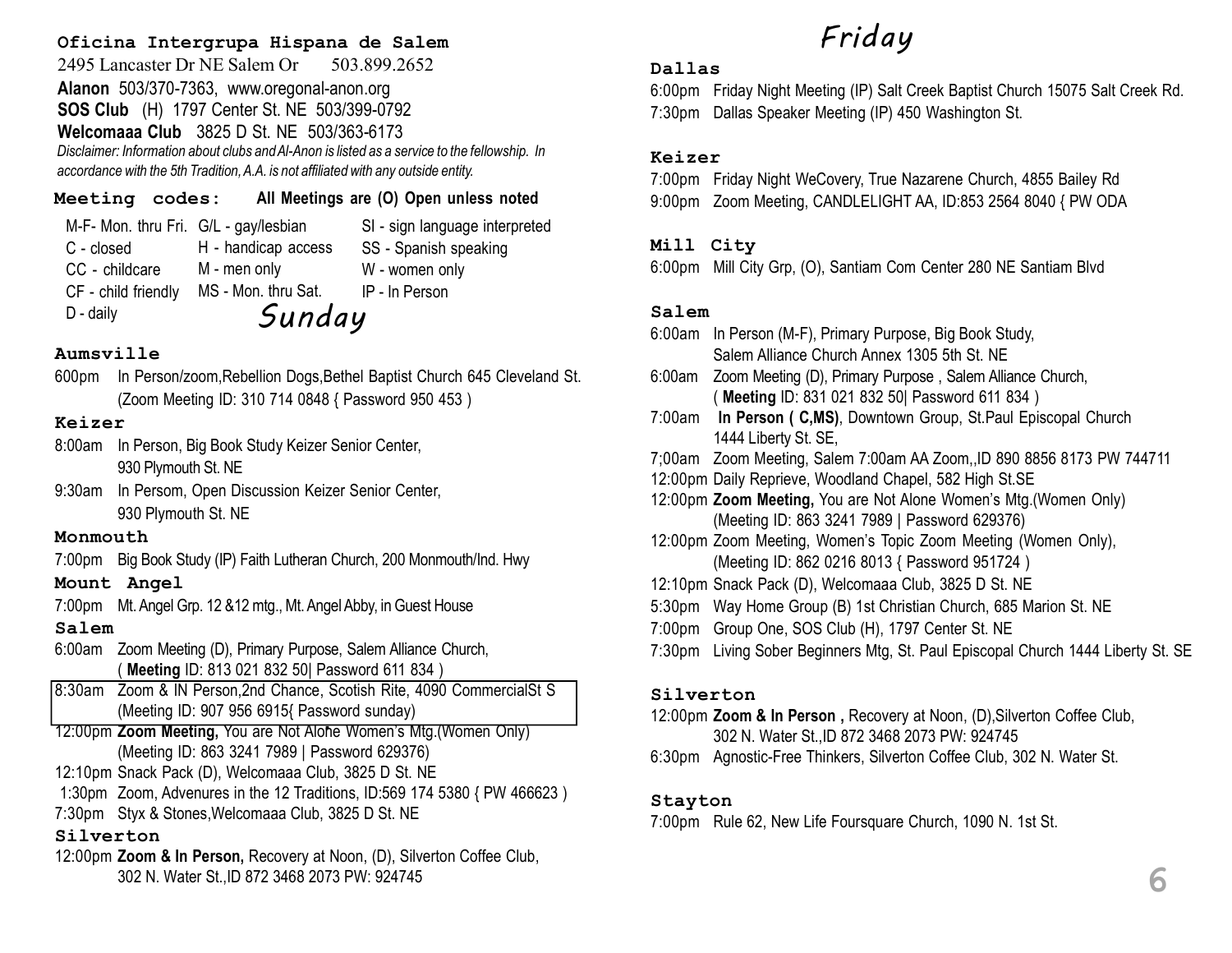#### Dallas

7:00pm A.A. Topic Discussion Mtg.(IP) Grace Baptist Church, 1855 E Ellendale Ave

### Independence

5;30pm Just Breath (C), Independence Women's Club, 340 S. 3rd. St.

# Salem

- 6:00am In Person (M-F), Primary Purpose, Salem Alliance Church Annex, 1305 5th St. NE .
- 6:00am Zoom Meeting, (D), Primary Purpose, Salem Alliance Church, ( Meeting ID: 831 021 832 50| Password 611 834 )
- 7:00am In Person ( C,MS), Downtown Group, St.Paul Episcopal Church 1444 Liberty St. SE,
- 7:00am Zoom Meeting, Salem 7:00am AA Zoom,,ID 890 8856 8173 PW 744711
- 12:00pm Daily Reprieve, Woodland Chapel, 582 High St.SE
- 12:00pm Zoom Meeting, You are Not Alone Women's Mtg.(Women Only) (Meeting ID: 863 3241 7989 | Password 629376)
- 12:10pm Snack Pack (D), Welcomaaa Club, 3825 D St. NE
- 5:30pm Way Home Group (B) 1st Christian Church, 685 Marion St. NE
- 5:30pm In PersonMeeting, Women of Principle (women only), St. Pauls Church 1444 Liberty St. SE
- 6:30pm Keep It Simple, Family Life Church, 1675 Wallace Rd. NW
- 7:00pm Men's Stag Meeting (Men Only),Welcomaaa Club, 3825 D St. NE
- 7:00pm IN Person Meetiing, Action AA Tuesday Night, Salem Alliance Church, 1305 5th St. NE
- 7:00pm Zoom Meeting, The Fourth Dimension, Holy Cross Lutheran Church (Meeting ID 882 5402 0284 { Host will provide access )
- 8:30pm Zoom Meeting, Oregon Statewide Young People's AA meeting, ( Meeting ID: 234 339 6170, no PW )

# Silverton

- 12:00pm Zoom & In Person, Recovery at Noon, (D), Silverton Coffee Club, 302 N. Water St., ID 872 3468 2073 PW: 924745
- 7:00pm Silverton Tues Night, Trinity Lutheran Church, 500 N. 2nd St.

# Stayton

7:00pm Book Study Calvary Lutheran Church, 198 Fern Ridge Rd.

# Tuesday Wednesday

# Dallas

7::00pm Newcomer's Meeting (IP,O) Trinity Lutheran Church, 320 SE Fir Villa

# Gates

7:00pm Gates Open Discussion (O) Gates Community Church of Christ, 40070 Gates School Road

# Jefferson

7:30pm As Bill Sees It (C) St. Thomas Catholic Church, 645 N 3rd St.

# Salem

| 6:00am             | In Person (M-F), Primary Purpose, Big Book Study,                     |
|--------------------|-----------------------------------------------------------------------|
|                    | Salem Alliance Church Annex., 1305 5th St. NE                         |
| 6:00am             | Zoom Meeting (D), Primary Purpose, Salem Alliance Church,             |
|                    | (Meeting ID: 831 021 832 50 Password 611 834)                         |
| 6:00am             | Fresh Brew (O), Salem Hospital, Building D, Support Group mtg Rm.     |
|                    | 7:00am Capitol Park, Wesleyan Church 410 19th St NE                   |
| 7:00am             | In Person ( C,MS), Downtown Group, St.Paul Episcopal Church           |
|                    | 1444 Liberty St. SE,                                                  |
|                    | 7:00am Zoom Meeting, Salem 7:00am AA Zoom, ID 890 8856 8173 PW 744711 |
|                    | 12:00pm Daily Reprieve, Woodland Chapel, 582 High St.SE               |
|                    | 12:00pm Zoom Meeting, You are Not Alone Women's Mtg. (Women Only)     |
|                    | (Meeting ID: 863 3241 7989   Password 629376)                         |
|                    | 12:10pm Snack Pack (D), Welcomaaa Club, 3825 D St. NE                 |
| 5:30 <sub>pm</sub> | Way Home Group (B,CF) 1st Christian Church, 685 Marion St. NE         |
|                    |                                                                       |
|                    | 7:00pm Group One, S. O. S. Club, 1797 Center St. NE                   |
| $7:15$ pm          | Pioneer Group (C,H,SI) Pioneer Village, 375 Taybin Rd. NW             |
|                    |                                                                       |

7:30pm Unity Group Unity Church, 1777 Fabry Rd. SE

# Scotts Mills

7:00pm Scotts Mills Grp, Scotts Mills Com. Ctr.,4th & Grandview

# Silverton

- 12:00pm Zoom & In Person, Recovery at Noon, (D), Silverton Coffee Club, 302 N. Water St.,ID 872 3468 2073 PW: 924745
- 7:00pm In Person, Pig Boys ( Mens Only), Silverton Coffee Club, 302 N. Water St.

# Stayton

6:00pm Zoom & In Person, Serenity in Sixty Women's AA, Calvary Lutheran Church, 3 4 198 Fern Ridge Rd. SE, ( ID: 589 575 229 { Password 087607)(Women only)